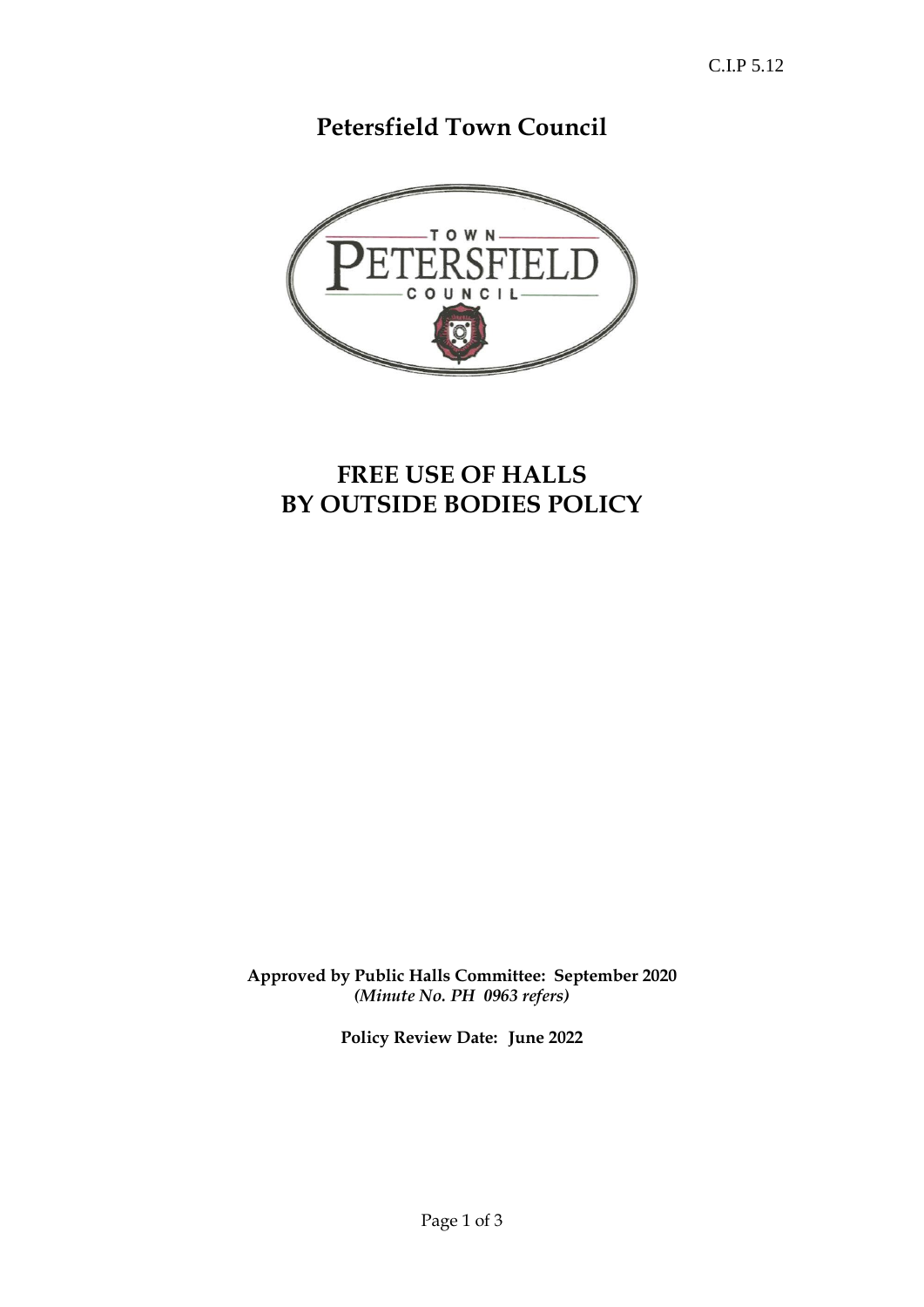# **1 INTRODUCTION**

- 1.1 There has been a general expectation from a number of groups within the community that the Town Council will provide them with free use of the Council Chamber without restriction.
- 1.2 It is now considered to be an appropriate time to review the policy towards what the Council provides groups on its Outside Body list as well as certain other groups within the community in order to clarify matters.
- 1.3 In addition to the use of the Council Chamber specified within this policy it should be noted that under the terms of the Memorandum of Understanding held with the Friends of Petersfield Heath, the organisation has permission to use the Rose Room for its Annual General Meeting which is an exceptional agreement that it is not anticipated being granted to any other group or organisation.
- 1.4 Other outside bodies on which the Town Council has an appointed representative on their committee are permitted to use the Rose Room, subject to availability, at a 25% discount for their Annual General Meeting and for other large events.

# **2 OBJECTIVES**

- 2.1 The objective of this policy is to establish what benefits are provided to Outside Bodies and other similar organisations by way of free or discounted room hire for their meetings and activities.
- 2.2 The policy will outline the use that Outside Bodies can make of the Council Chamber and clarify what other groups or organisations the Town Council is willing to support and assist in this way.
- 2.3 The policy will also outline any other parameters or administrative matters that need to be undertaken as part of the 'free use'.

#### **3 FREE USE OF HALLS**

- 3.1 The Council Chamber *only* will be provided free to those groups on the Town Council's Outside Bodies list where councillors are appointed to the relevant organisations at the Annual Meeting of the Council in May.
- 3.2 The exception to the above is the use of the Rose Room for the Friends of Petersfield Heath as outlined in 1.3 above.
- 3.3 Other bodies may be added to this list from time to time at the discretion of the Council.
- 3.4 Currently the other bodies included within this policy are The Petersfield Museum and East Hampshire Police Independent Advisory Group.